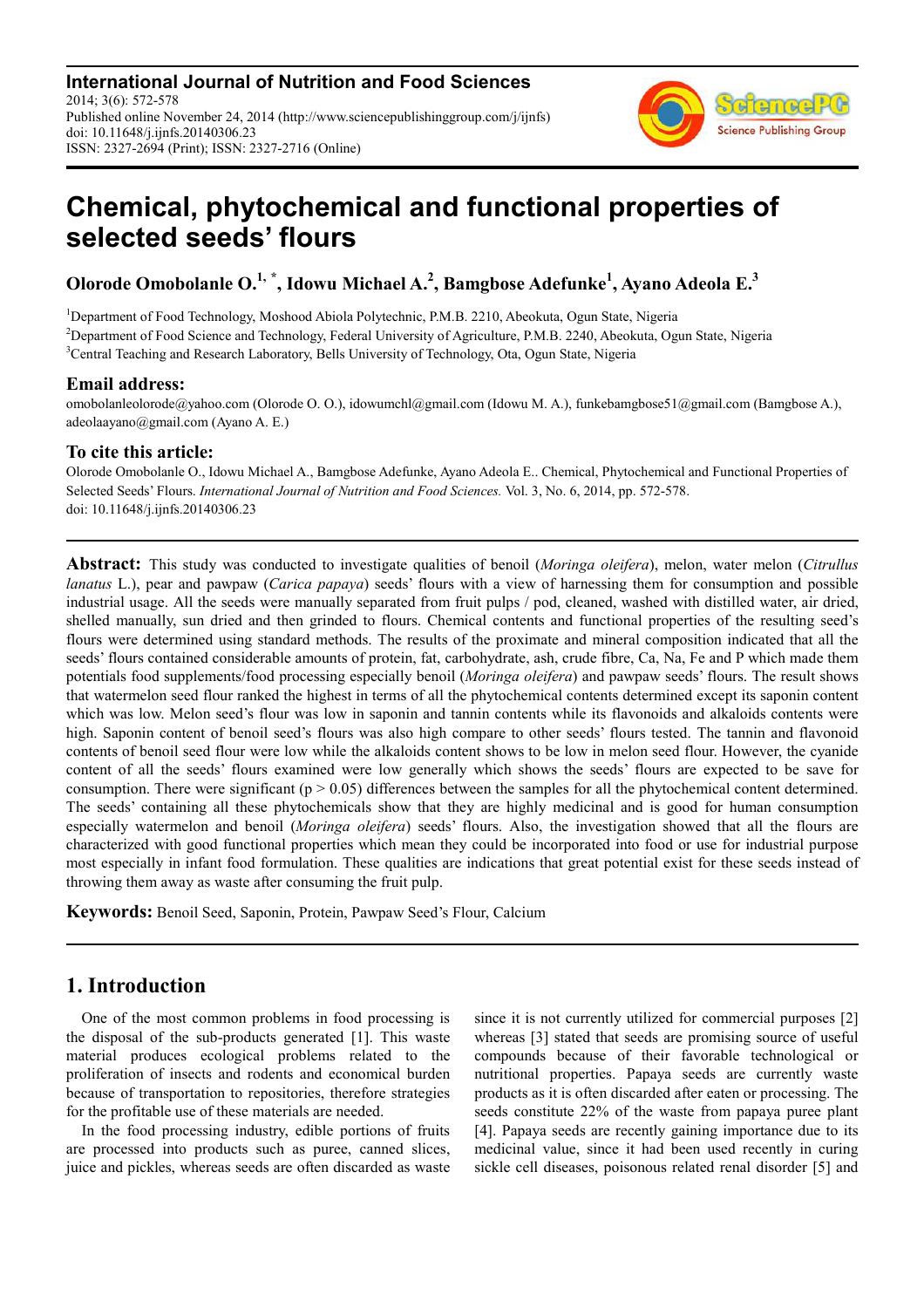as anti-helminthes [6]. Also, increasing growth of benoil powder, watermelon juice, pear jam and melon processing industries which results in the production of large quantities of their seeds as by-products, necessitate the determination of the potential of these seeds for human and/or animal diets. Adequate results on the potentials of these seeds such as their chemical (essential nutrient), phytochemicals and functional properties will create possibility for their use in food processes. Phytochemical are the non-nutritive plant chemicals that have protective or disease preventing properties [7-9] while functional properties (solubility, foamability and oil absorption capacity etc.) are the intrinsic physicochemical characteristics which may affect the behaviour of food systems during processing and storage. Functionality of a food is the property of a food ingredient, apart from its nutritional value, that has a great impact on its utilization. Reports made on some individual lesser known seeds and fruits indicated that they could be good sources of nutrient for both man and livestock [10, 11].

However, in order to create more report on the importance of usually discarded seeds it is necessary to assess the qualities of pawpaw, benoil, watermelon, melon and pear seeds. Therefore, the aim of this research work is to evaluate the chemical, phytochemical and functional properties of pawpaw seeds, benoil (*Moringa oleifera*), melon, watermelon and pear seeds' flours with a view of harnessing them for consumption and possible industrial usage

## **2. Materials and Methods**

#### *2.1. Source of Materials*

The materials used for this research work; Pawpaw (*Carica papaya L.*) fruits, fresh watermelon (*Citrullus vulgaris*) fruits and melon (*Cucumis melo*) seeds were obtained from Lafenwa market in Abeokuta, Ogun State, Nigeria. Pear (*Pyrus communis*) fruits were obtained from Iyana Oba, Lagos State, Nigeria while benoil (*Moringa oleifera*) seed pods were obtained from a local farm in Oke Ata, Abeokuta, Ogun State, Nigeria

#### *2.2. Methods*

#### *2.2.1. Preparation of Materials*

All seeds were manually separated from fruit pulps/pod, cleaned, washed with distilled water, air dried, shelled manually to remove seed coats and dried using sun drying method for one week. They were sorted to remove bad ones, shelled, grinded with a laboratory blender, packed in an air tight container and stored ready for further analysis.

#### *2.3. Chemical Analysis*

#### *2.3.1. Determination of Proximate Composition*

The moisture, ash, crude fiber and fat (ether extract) contents were determined using a standard method [12]. Nitrogen content was determined using micro- kjeldahl and converted to crude protein (N x 6.25) [12]. Meanwhile the carbohydrate content was calculated by difference.

#### *2.3.2. Determination of Mineral Content*

The Iron content was measured colorimetrically at 480nm using the method of [13]. For the calcium content, the reading of concentration was done on a spectrophotometer (AAS) while the method used for sodium content determination was flame photometric. The zinc and Phosphorus contents were also determined. All these parameters were determined according to the method of [13]

#### *2.3.3. Determination of Phytochemicals*

Alkaloid was determined by the alkaline precipitation gravimetric method described by [14] and Flavonoid was determined according to the method of [14]. The determination of tannin contents was done at 0.2g of finely ground sample. Saponin was determined by adding 20ml of 20% aqueous ethanol to 10g of the ground sample and agitated with a magnetic stirrer for 12hrs at 55°C.

#### *2.3.4. Determination of Functional Properties*

The Water absorption capacity was determined according to the method of [15]. The result was expressed as a percentage of water absorbed by the blends on % g/g basis. (Density of water was assumed to be 1 g/ml). The method described by [16] was used to determine the swelling capacity while the solubility was calculated after the determination of swelling capacity as per 100g of starch on dry basis. 5 ml of aliquot of the supernatant was dried to a constant weight at 120°C. The residue obtained after drying represents the amount of starch solubilized in water using the method of [16]. The procedure of [17] was used to determine packed and loosed bulk density (PBD & LBD). The Least gelation concentration was determined using the method of [18]. It was taken as the least concentration when the sample from the inverted test tube did not fall or slip. Oil absorption capacity was also determined using standard method.

#### *2.4. Statistical Analysis*

Analyses were done in triplicates and the mean value determined in each case. Data obtained were subjected to appropriate statistical analysis (SPSS 17.0) and the means were separated by Duncan Multiple Range Test where significant difference occurs.

## **3. Results and Discussion**

#### *3.1. Result of the Chemical Contents of Ben Oil (Moringa oleifera), Water Melon, Pear, Pawpaw and Melon Seeds' Flours*

The results of the proximate and mineral composition of the seeds' flours examined are shown in tables 1 and 2. It could be observed from table 1 that there were significant (p≤0.05) differences among the studied seeds' flours in their contents of protein, fat, crude fibre, ash, moisture and carbohydrate. As regards proteins which are essential component of the diet needed for survival of animals and humans and of which basic function in nutrition is to supply adequate amounts of required amino acids [19]; watermelon,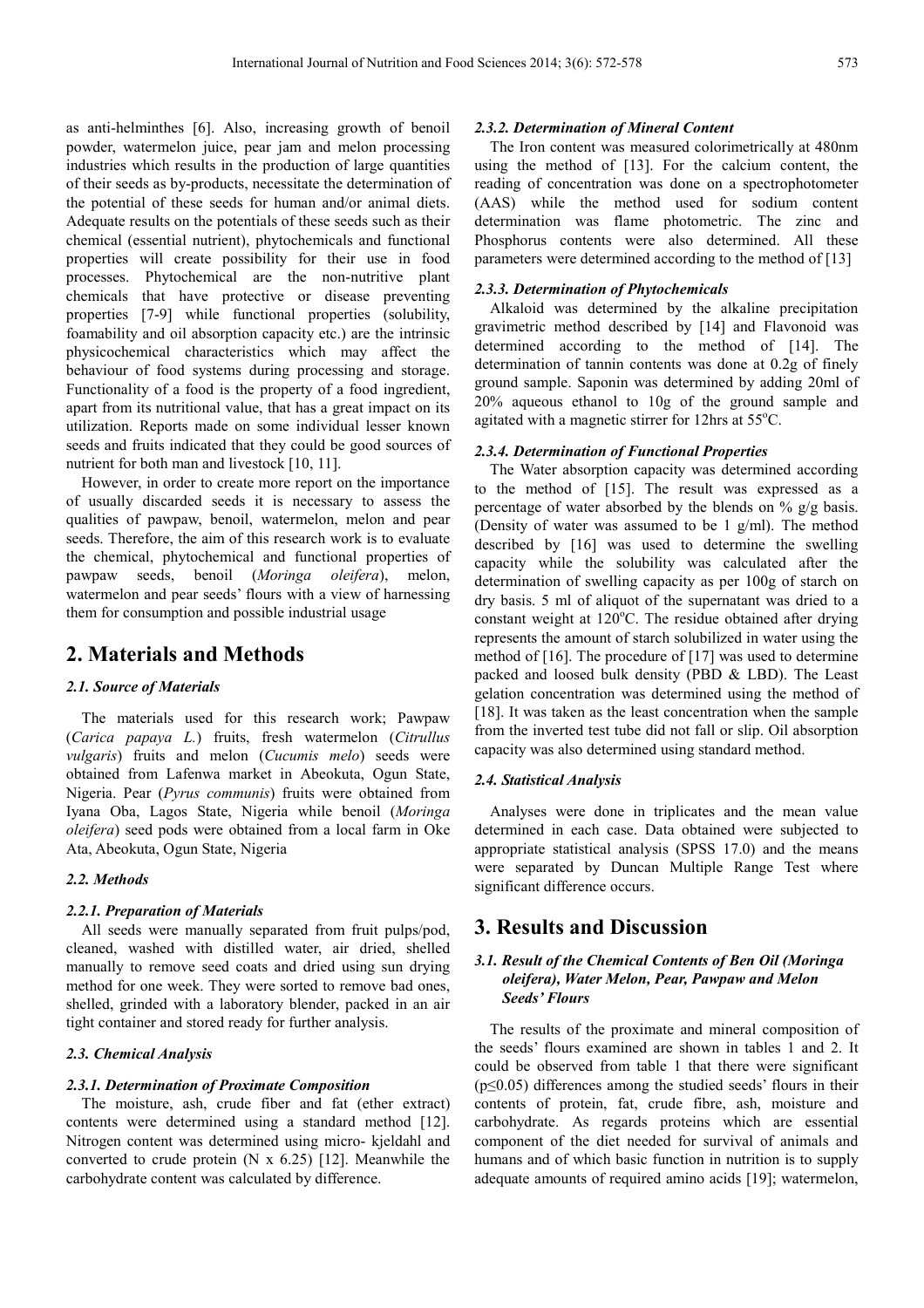melon and benoil seed's flours contained significantly ( $p \geq$ 0.05) higher levels (16.30-31.04%) than other seed flours examined and it was also higher than 24.69% and 20.00% obtained for unfermented groundnut and sesame seed by [20] and [21] respectively. It is in agreement with the fact that watermelon seeds are source of protein [22]. The high protein content of the flours has a good implication in a society with high protein deficiency and will no doubt complement protein from cereals and other plant foods in the diets of Nigerians.

Lipids are essential because they provide the body with maximum energy; approximately twice that for an equal amount of protein or carbohydrate and facilitate intestinal absorption and transportation of fat-soluble vitamins A, D, E and K [23]

These same seeds' flours (watermelon, melon and benoil) also had the higher levels in terms of fat (12.91-21.25%), which reflect the importance of such seeds for oil production like peanut and soybeans seeds. These results are in agreement (though lower) with the reports of [24-26] and it is also in agreement that watermelon seeds are good source of oil [22] and a source of edible vegetable oil if well prepared and hence could complement conventional vegetable oil which are expensive. Although those (pawpaw & pear seeds' flours) with low oil content are relegated as a source of oil commercially, they can be recommended as part of weight reducing diets. This could be the one of the reason why researchers recommends pears seeds' flours for the obese and diabetic patients.

According to [27], fibre helps in the maintenance of human health and has been known to reduce cholesterol level in the body. Fibre diets promote the wave-like contraction that moves food through the intestine. High fibre food expands the inside walls of the colon, easing the passage of waste, thus making it an effective anti-constipation. It also lowers cholesterol level in the blood, reduce the risk of various cancers, bowel diseases and improve general health and well being. Presence of high crude fibre improves

glucose tolerance and is beneficial in treating maturity on set diabetics [27]

From table 1 it could be seen that pawpaw seeds had the highest amount of crude fibre (5.88%) which is although lower compared to 11.88% reported for fluted pumpkin by [28]. Melon and watermelon seed's flour could also be considered as a good source of dietary fibre next to pawpaw seed's flour while benoil and pear seeds' flours showed the lowest dietary fibre contents. The general low levels of fibre in the seeds' flours evaluated may be desirable in their incorporation in weaning diets since emphasis has been placed on the importance of keeping fibre intakes low in the nutrition of infants and pre-school children [27]. High fibre levels in weaning diet can lead to irritation of the gut mucosa, reduced digestibility, vitamin and mineral availability [27].

Percentage ash of sample gives an idea about the inorganic content of the samples from where the mineral content could be obtained [29]. Regarding the ash content in tested seeds' flours, pawpaw also exhibit higher amount (9.56%) which was higher compare to 6.51% reported for jack bean by [30] and 7.86% reported for *S. innocua* seed's flour [29], followed by melon (although low) and watermelon seeds' flours while the content was very low in the rest. Samples with high percentages of ash contents are expected to have high concentrations of various mineral elements, which are expected to speed up metabolic processes and improve growth and development [29].

The moisture content of pear, watermelon and pawpaw seeds' flours was found to be within 6.39% to 8.20 %. These values were higher compared to 5.7% reported for by [31] but similar to 6.46% and 6.56% reported for cottonseeds and sunflower seeds [32]. Meanwhile benoil and melon had low moisture content i.e. 4.77% and 5.58% respectively, which are within the acceptable range for a good keeping period. The relatively low moisture content is an indication that these seeds' flours will have high shelf life especially when properly packaged against external conditions [33].

*Table 1. Result of the proximate contents of ben oil (Moringa oleifera), water melon, pear, pawpaw and melon seeds' flours.* 

|                         |                   |                   | $\sim$             |                   |                 |                    |
|-------------------------|-------------------|-------------------|--------------------|-------------------|-----------------|--------------------|
| <b>Samples</b>          | Moisture %        | Ash %             | Protein %          | Crude fibre %     | Fat $%$         | CHO %              |
| Benoil Seed's Flour     | 4.77 <sup>a</sup> | 1.71 <sup>a</sup> | 31.04 <sup>c</sup> | $1.17^{\rm a}$    | $21.25^{\circ}$ | 40.06 <sup>b</sup> |
| Watermelon Seed's flour | $6.95^{d}$        | 3.24 <sup>c</sup> | $16.30^{b}$        | 2.24 <sup>c</sup> | $12.91^{\circ}$ | $58.36^{d}$        |
| Pear Seed' flour        | $8.20^\circ$      | $2.97^{b}$        | $5.93^{a}$         | $1.38^{\rm b}$    | $3.05^{\rm a}$  | $78.47^{\circ}$    |
| Pawpaw Seed's flour     | 6.39 <sup>c</sup> | 9.56 <sup>e</sup> | 6.02 <sup>a</sup>  | $5.88^{d}$        | $9.72^{b}$      | $37.57^{\circ}$    |
| Melon Seed's flour      | $5.58^{b}$        | $3.51^d$          | $30.97^{\circ}$    | $2.35^{\circ}$    | $14.28^{d}$     | $43.31^{\circ}$    |

\* Values are means of triplicate determination

\* Means on the same column with different superscripts are significantly different (P≤ 0.05)

*Table 2. Result of the mineral contents of benoil, watermelon, pear, pawpaw and melon seed flour.* 

| <b>Samples</b>          | Calcium (%)       | Sodium $(\% )$ | Iron (ppm)          | Potassium (%)      |
|-------------------------|-------------------|----------------|---------------------|--------------------|
| Benoil Seed's flour     | $4.14^a$          | $0.106^a$      | 181.50 <sup>b</sup> | 0.021 <sup>b</sup> |
| Watermelon Seed's flour | $5.30^{d}$        | $0.124^c$      | $265.50^{\circ}$    | $0.019^{b}$        |
| Pear Seed's flour       | 5.01 <sup>c</sup> | $0.104^a$      | $371.00^{\circ}$    | $0.005^a$          |
| Pawpaw Seed's flour     | $5.28^{d}$        | $0.113^{b}$    | $162.50^a$          | $0.019^{b}$        |
| Melon Seed's flour      | $4.93^{b}$        | $0.117^{b}$    | $317.00^{\rm d}$    | 0.007 <sup>a</sup> |

\* Values are means of triplicate determination

\* Means on the same column with different superscripts are significantly different (P≤ 0.05)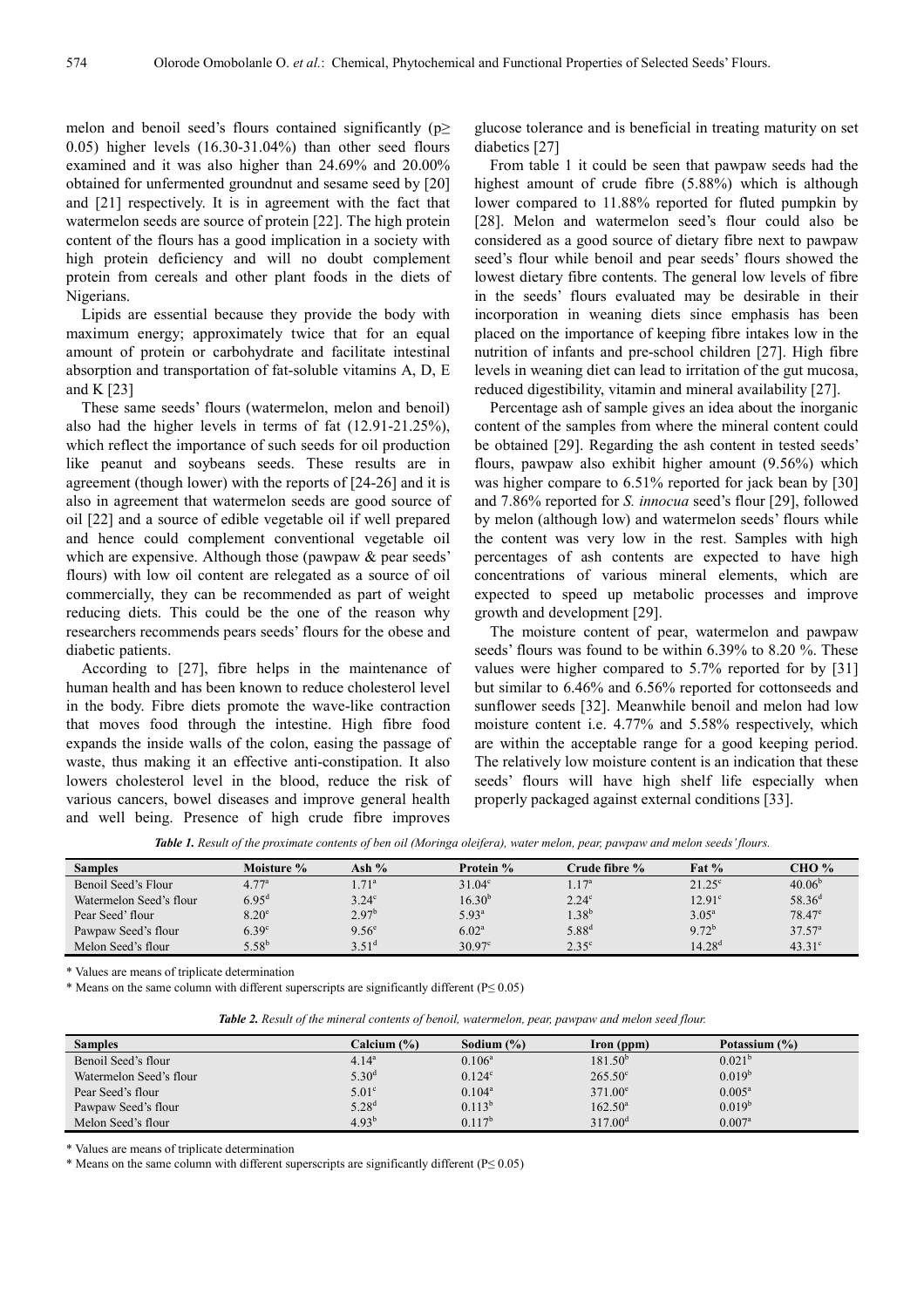The carbohydrate content obtained was within 37.67% to 78.47% which were higher compared to 26% reported for sunflower [32] and comparable with the 71.94% reported for *S. innocua* seed's flour. Which means some of the seeds most especially pear and watermelon seeds' flours can be considered as a potential carbohydrate source when compared to the content of conventional source like cereals 72-90% carbohydrate [34] and could be good supplements to scarce cereal grains as sources of energy in feed formulation. The carbohydrate contents of pawpaw and benoil seeds' flours were low; 37 and 40 % respectively. According to [34], samples with low carbohydrate content might be ideal for diabetic and hypertensive patients requiring low sugar diets.

In terms of Mineral content (table 2), calcium which help in regulation of muscle contractions transmit nerve impulses and help in bone formation and are also required by children, pregnant and lactating woman for bones and teeth development was higher in watermelon and pear seeds' flours; 5.30 and 5.20% respectively but low in benoil and melon seeds' flours the values obtained were lower than 11.6% reported for *C. millenii* seed by [29].

Potassium content of the tested seeds' flours ranged between 0.005 and 0.021% in which benoil contained the highest and pear seeds' flours contained the lowest. These values compared favourably with 0.0213% in pineapple pulp [35].

Iron is said to be an important element in the diet of pregnant women, nursing mothers, infants convulsing patients and elderly to prevent anaemia and other related diseases [36]. The recommended daily allowance of iron for men is 7 mg /day and 12 – 16 mg/day for women during pregnancy [37].

Iron (Fe) ranged between 162 ppm for pawpaw seeds' flour and 371 ppm in pear seeds' flour which was the highest. Appreciable higher values were also recorded for melon and watermelon seeds' flours while 181ppm was recorded for benoil. Sodium is an important source of electrolytes within the body. Sodium of the tested seeds' flours ranged between 0.104 and 0.124% which is higher than the 0.079% in *S. innocua* seed [29].

#### *3.2. Result of the Phytochemical Contents of Ben Oil (Moringa oleifera), Water Melon, Pear, Pawpaw and Melon Seeds' Flours*

Phytochemicals are non-nutritive chemicals that occur naturally in plants. Certain phytochemicals (such as saponins) were reported to have pharmacologically active effects on seed's flour [38]. These phyto-constituents were reported as antibiotic principles of plants and they offer benefits (prevent cell damage and fight infections) in plants and animals when ingested by them in food [39].

Certain phytochemicals have anti-nutritional properties (side effects), when ingested in excess. Cyanide and tannins bind essential minerals such as calcium, iron, magnesium and zinc in the digestive tract to form insoluble salts, thereby decreasing or reducing bioavailability or absorption of nutrients. Dietary tannins (in excess) are known to reduce feed efficiency and weight gain in chicks [40]. Saponins have haemolytic activity against RBC [41]. In this study, the seeds' flours examined contain appreciable amount of phytochemicals. There was a significant difference among all the samples ( $p \ge 0.05$ ) in all the phytochemical determined. Saponin was higher in *Moringa* seed's flour (1.368%) follow by pear and watermelon seeds' flours which means their saponin contents compared favourably with the report of [42] on watermelon seed. Table 3 shows that the tested seeds' flour most especially watermelon seed's flour follow by pear and benoil seeds' flours are rich in flavonoids. Flavonoids have been reported to possess substantial anti-carcinogenic and anti-mutagenic activities due to their anti-oxidant, anti– inflammatory properties and also active in reducing high blood pressure [43, 44]. Alkaloids are widely used as basic medicinal agents for their analgesic, antispasmodic and bactericidal effect [45]. The alkaloid content of the seeds' flours was also recorded to be high generally most especially in watermelon seed's flour but lower than the one obtained for watermelon seeds by [42]. The cyanide content was generally very low (0.052-0.078%) in all the seeds' flours examined which is a good indication that they when these seeds' flours are consumed, they will not bind essential minerals or reduce the absorption of nutrients.

| <b>Samples</b>         | Saponin %            | Tannin %          | <b>Flavonoids</b> % | Cyanide $%$     | Alkaloids %    |
|------------------------|----------------------|-------------------|---------------------|-----------------|----------------|
| Benoil seeds flour     | $1.368^{\circ}$      | $5.32^{b}$        | $13.09^{b}$         | $0.052^{\rm a}$ | $12.28^e$      |
| Watermelon seeds flour | $1.237^{\circ}$      | $6.83^e$          | $16.08^{\circ}$     | $0.078^{\circ}$ | $15.34^e$      |
| Pear seeds flour       | $1.279$ <sup>d</sup> | $5.64^{\circ}$    | 14.07 <sup>d</sup>  | $0.067^d$       | $10.14^a$      |
| Pawpaw seeds flour     | 1.197 <sup>b</sup>   | $6.10^{d}$        | $12.94^{\circ}$     | $0.062^{\circ}$ | $13.3^{d}$     |
| Melon seeds flour      | $1.085^a$            | 4.96 <sup>a</sup> | $13.91^{\circ}$     | $0.057^{\rm b}$ | $11.1^{\rm b}$ |

*Table 3. Result of the Phytochemical contents of benoil, watermelon, pear, pawpaw and melon seeds' flours.* 

\* Values are means of triplicate determination

\* Means on the same column with different superscripts are significantly different (P≤ 0.05)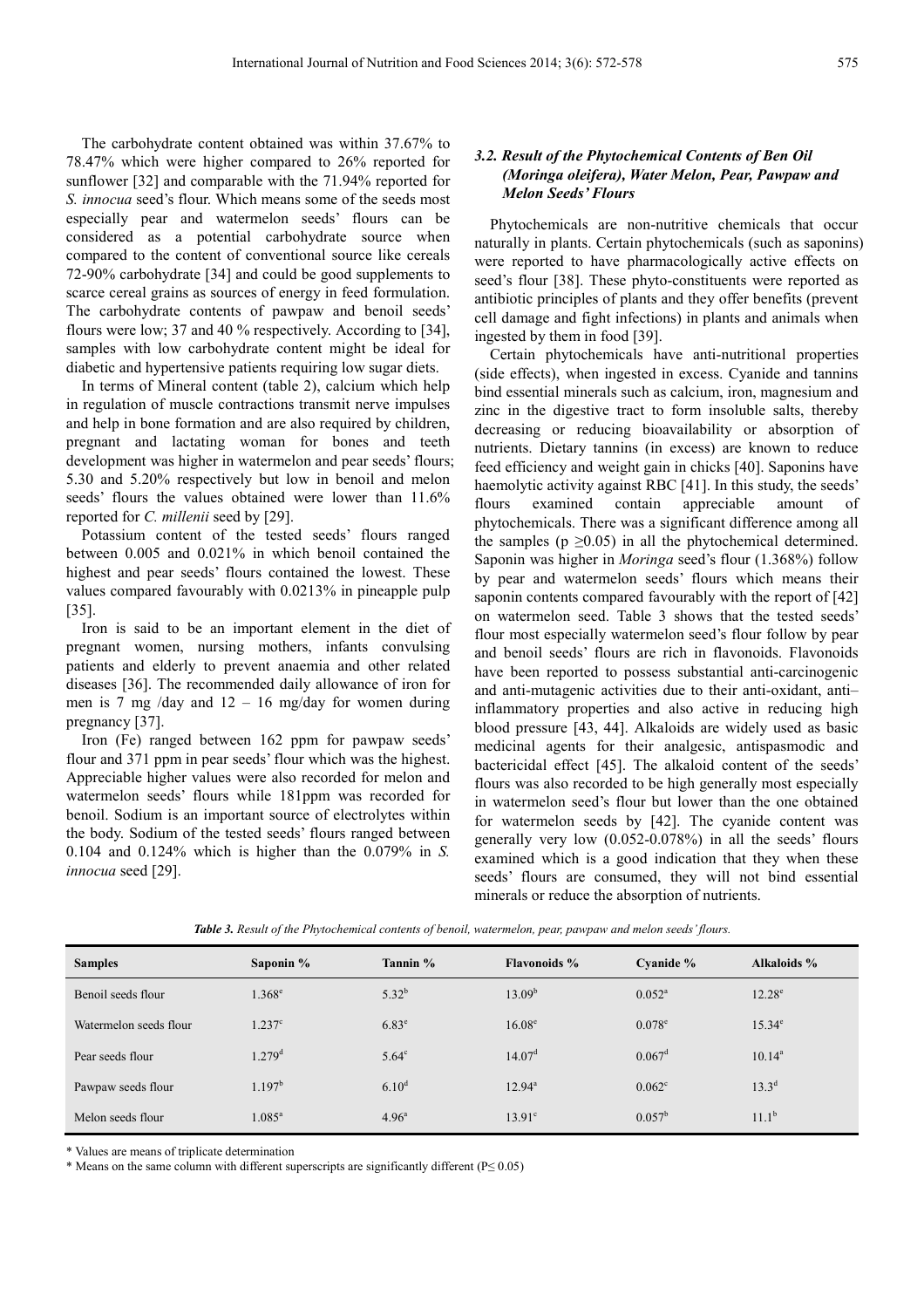#### *3.3. Result of the Functional Properties of Ben Oil (Moringa oleifera), Pawpaw, Watermelon, Pear Seed and Melon Seeds' Flours*

Functional properties (solubility, foamability, gelation and emulsification properties etc.) are the intrinsic physicochemical characteristics which may affect the behaviour of food systems during processing and storage. Adequate knowledge of these physicochemical properties indicates the usefulness and acceptability for industrial and consumption purpose [46]. Water absorption capacity (WAC) of the sample ranged from 195.51 to 296.77% (table 4).

Higher values were recorded for water melon, pear and pawpaw seeds' flours in terms of water absorption capacity (i.e. ability of a product to associate with water under a condition where water is limiting) while lower values were recorded for benoil and melon seeds' flours.

The bulk density tapped and untapped ranged from 0.347 to  $0.533$  gcm<sup>-3</sup> and  $0.284$  to  $0.404$ gcm<sup>-3</sup> respectively. Also, higher values were recorded for watermelon, pear and benoil seeds' flours in terms of bulk density (both tapped and untapped) while the values were low in the rest. The high value compared favourably with the report of [47]. This may be related to the fact that these seeds' flours may be high in protein. The decreased in water absorption capacity and bulk density contents shows that a good weaning food could be produced with the seeds' flours According to [48], lower water absorption capacity is desirable for making thinner gruels with high caloric density per unit volume. Also according to [49], low bulk density is an advantage because high bulk limits the caloric and nutrient intake per feed per child and infants sometimes are unable to consume enough to satisfy their energy and nutrient requirements. Bulk density is also important in the packaging requirement and material handling of a product [50]. The decrease in loose and packed densities in some of the seeds' flours shows that it is an advantage since according to [50], a large free space is undesirable in packaging of foods because it constitute a

large oxygen reservoir, whereas a low loose and packed densities results in greater oxygen transmission in packed foods. Solubility is an index of protein functionality such as denaturation and its potential applications [48]. High levels of solubility were observed in benoil and watermelon seeds' flour at temp. between (65 to  $95^{\circ}$ C) this is however in contrast to the result of [48], on the solubility of complementary diets developed from soybean, groundnut and crayfish, whereby increase in solubility was recorded at increased levels of protein which indicate the seeds' may be high in protein content i.e. solubility is an advantage to protein as stated by [48]. Least gelation capacity of the sample ranged from 1.60 to 2.00% with pear seed's flour having the lowest value and pawpaw sample had the highest value compared to others where there was significant difference (p<0.05) in terms of least gelation capacity. The high level is however desirable since high least gelation concentration will lead to reduction in viscosity which therefore led to increase in nutrient density and low dietary bulk which is highly favourable for a good weaning diet. Regarding oil absorption (which is an indication of aroma and rancidity), high values were observed in almost all the tested seeds' flour as the values obtained were so close (table 4) although a bit higher in pear and pawpaw seeds' flours. It shows the seeds' flour will likely give good aroma and it shows they could be good sources of oil. Swelling capacity at 65°C, 75°C, 85°C and 95°C ranged from 97.84 to 105.71%, 103.63 to 106%, 103.00 to 105.71 %and 104.82 to 105.89% respectively.

At  $65^{\circ}$ C watermelon sample had the lowest value and benoil sample had the highest value. At  $75^{\circ}$ C the swelling capacity increased from 103.63 to 106.78% with pawpaw sample having the lowest value and melon sample having the highest value. At  $85^{\circ}$ C melon seed's flour had the lowest value while pear sample had the highest value. At  $95^{\circ}$ C, watermelon sample had the lowest value and pear sample having the highest value.

*Table 4. Result of the Functional Properties of Moringa oleifera, Pawpaw, Watermelon, Pear Seed, Melon Seeds' Flours.* 

| Sample                  | BD tapped $(g/cm3)$ | BD untapped $(g/cm3)$ | Swelling %          |                     |                  |                  |  |
|-------------------------|---------------------|-----------------------|---------------------|---------------------|------------------|------------------|--|
|                         |                     |                       | 65%                 | 75%                 | 85%              | 95%              |  |
| Benoil Seed's flour     | $0.533^e$           | $0.305^{b}$           | $105.71^{\circ}$    | $106.60^{\rm d}$    | $104.90^{\rm d}$ | $104.82^a$       |  |
| Watermelon Seed's flour | 0.501 <sup>d</sup>  | $0.404^d$             | $92.84^a$           | $105.45^{\circ}$    | $103.68^{b}$     | $104.82^a$       |  |
| Pear Seed's flour       | $0.463^{\circ}$     | $0.379$ <sup>c</sup>  | $100.44^{b}$        | 104.79 <sup>b</sup> | $105.71^{\circ}$ | $105.89^{d}$     |  |
| Pawpaw Seed's flour     | $0.347^{\text{a}}$  | $0.284^{\text{a}}$    | $105.55^{\text{d}}$ | $103.63^{\circ}$    | $104.44^{\circ}$ | $105.50^{\circ}$ |  |
| Melon Seed's flour      | $0.357^b$           | $0.305^{b}$           | $104.94^{\circ}$    | $106.78^{\circ}$    | $103.00^a$       | $105.19^{b}$     |  |
|                         |                     |                       |                     |                     |                  |                  |  |

*Table 4 (continues)*

| Sample                  | LG%               |                   | Solubility%       |                   |                   |                       |                  |  |
|-------------------------|-------------------|-------------------|-------------------|-------------------|-------------------|-----------------------|------------------|--|
|                         |                   | 65%               | 75%               | 85%               | 95%               | WAC $%$               | <b>OAC</b> %     |  |
| Benoil Seed's flour     | $1.80^{ab}$       | $20.24^{\circ}$   | 4.00 <sup>d</sup> | $1.90^{\circ}$    | $1.90^b$          | $195.51^a$            | $271.69^{\circ}$ |  |
| Watermelon Seed's flour | $1.80^{ab}$       | 2.70 <sup>d</sup> | 3.26 <sup>c</sup> | $2.54^{\circ}$    | $2.54^\circ$      | $296.77^{\circ}$      | $279.33^{\circ}$ |  |
| Pear Seed's flour       | 1.60 <sup>a</sup> | $1.75^{\rm b}$    | $2.50^{b}$        | $2.02^{b}$        | $2.02^{b}$        | $270.34$ <sup>d</sup> | $321.34^e$       |  |
| Pawpaw Seed's flour     | 2.00 <sup>b</sup> | $2.41^\circ$      | $2.35^{b}$        | $1.45^{\circ}$    | $1.45^{\circ}$    | $253.04^{\circ}$      | $307.27^{\rm d}$ |  |
| Melon Seed's flour      | $.80^{ab}$        | $0.43^a$          | $1.77^{\rm a}$    | 2.39 <sup>c</sup> | 2.39 <sup>c</sup> | $199.60^{b}$          | $278.19^{b}$     |  |

\* Values are means of triplicate determination

\* Means on the same column with different superscripts are significantly different (P≤ 0.05)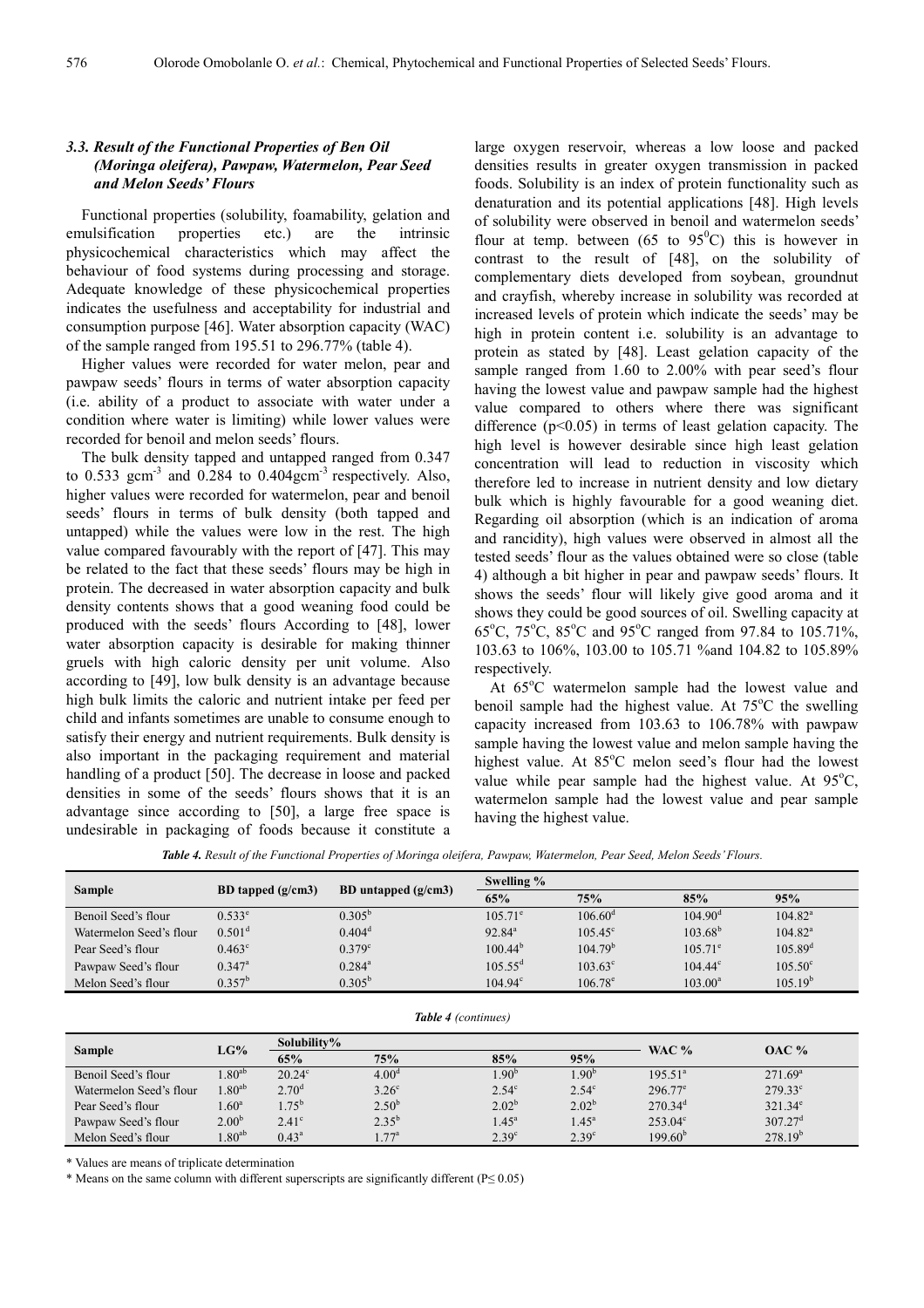## **4. Conclusion and Recommendation**

#### *4.1. Conclusion*

The result of the functional property from this study shows that the seeds' flours examined could be used in infant food formulation. The result also shows that they contain essential nutrients which could be good for human consumption and food processing especially benoil (*Moringa oleifera*) and pawpaw seed's flour.

Presence of phytochemicals in the seeds' flours indicates possible preventive and curative properties of these studied seeds flours as revealed on the result.

This research work is an indication that great potential exists for the use of watermelon seed, melon seed, benoil, pear and pawpaw seed instead of throwing them away as waste after consuming the pulp.

#### *4.2. Recommendation*

Further work should be carried out on the effect of drying methods on the qualities of the seeds' flours. Also, effect of their incorporation in food products should be examined

## **References**

- [1] Hussein, A.M.S, Kamil, M.M and Mohammed, G.F (2011). Phytochemical and sensorial quality of Semolina defatted guava seed flours composite pasta. J. Amer. Sc., 7 (6): 623- 629
- [2] Ajila, C.M., Naidu, K.A. Bhat S.G and Prasada, R (2007) Bioactive compounds and antioxidant Chemists potential of mango peel extract. Food Chem., 105: 982-988
- [3] Schieber, A., Stintizing, F.C and Carle, R (2001). By products of plant food processing as a source of functional compound, recent developments. Trends Food Sci. and Techn., 12(11):401-413
- [4] Marfo, E.K., Oke, O.L. and Afolabi, O.A (1986). Some studies on the protein of Carica papaya seeds. Food Chem., 22 (4): 267-277
- [5] Imaga, N.O.A, Gbenle, G.O, Okochi V.I, Akanbi, S.O, Edeoghon, S.O, Oigbochie, V., Kehinde M.O and Bamiro S.B (2009). Antisickling property of Carica papaya leaf extract. African J. Biochem. Res., 3:102-106
- [6] Okeniyi, J. A.O, Ogunlesi, T.A, Oyelami O.A and Adeyemi L.A (2007). Effectiveness of dried Carica papaya against Human Intestinal parasitosis; a pilot study. J. Med. Food, 10: 194-196
- [7] Hertog, M.G., et al. (1995). Flavonoid intake and long-term risk of coronary heart disease and cancer in the seven countries study. Arch Intern Med 155(4): p. 381-6.
- [8] Arts, I.C. and Hollman, P.C (2005). Polyphenols and disease risk in epidemiologic studies. Am J Clin Nutr, 81(1 Suppl): p. 317S-325S.
- [9] Kushi, L.H, Doyle, C and McCullough, M (2012). American

Cancer Society guidelines on nutrition and physical activity for cancer prevention: Reducing the risk of cancer with healthy food choices and physical activity. CA Cancer J Clin. 62:30-67

- [10] Elemo, B.O, Elemo, G.N, Oladimeji, O.O and Komolafe. Y.O. (2002). Studies on the composition of some nutrients and anti nutrients of Sheanut (Butyrospernum parkii). Niger. Food J. 20: 69-73.
- [11] Adekunle, V.A.J and Ogerinde, O.V (2004). Food Potentials of some indigenous wild fruit in lowland rainforests ecosystem of south west Nigeria. J. Food Technol. 2: 125-130
- [12] AOAC (2000). Official methods of analysis, Association of Official Analytical Chemists. 15th Ed., Arlinton, VA, USA
- [13] Egan, H., Kirk, S.K. and Sawyer, R (1981). Pearson's chemical analysis of foods (8th edition). Longman Group Ltd.
- [14] Harborne, J.B. (1973). Phytochemical Methods: A Guide to Modern Techniques of plant Analysis. Chapman and Hall Ltd., London. P. 27
- [15] Sathe, S.K., Desphande, S.S. and Salunkhe, D.K. (1982). Functional properties of Lupin seed (Lipinus mutabilis) Protein and protein concentrates. Journal of food Science 47:491-497.
- [16] Leach, H.W., McCowen L.D. and Scoch, T.J. (1959). Structure of starch granule, swelling and solubility patterns of various starches. Cereal Chemistry 36: 534-544.
- [17] Akpapunam, M.A. and Markakis, P. (1987). Physiochemical and nutritional aspects of Cowpea flour. Journal of food Science 46: 972-973
- [18] Coffman, C.W. and Garcia, V.V. (1977). Functional properties of flours prepared from Chinese indigenous legume seed. Food Chemistry 61: 429-433.
- [19] Pugalenthi, M., Vadivel, V., Gurumoorthi, P. and Janardhanan (2004). Comparative nutritional evaluation of little known legumes, Tamarindus indica, Erythrina indica and Sesbania bispinosa. Trop. Subtrop. Agroecosyst. 4: 107-123.
- [20] Ojokoh, A.O., and Lawal, R.T (2003). Changes in nutrient content of popcorn and groundnut composite flours subjected to solid substrate fermentation, Int. J. Tropical Med. & Pub. Health, Vol. 1 Issue 1, 50-53.
- [21] Nzikou, J.M., Mate, L., Bouanga-kalou, G., Ndangui, C.B., Pambou-Tobi, N.P.G., Kimbonguila, A., Silo, T., Linder, M and Desobry, S (2009). Chemical composition of the seeds and oil of sesame (Sesamun indicum L.) grown in Congo-Brazzaville. Advance Journal of food Science and Technology, 1(1), 6-11
- [22] Hassan, L.G., Sanni N.A., Dangoggo, S.M and Ladan M.J (2008). Nutritional value of bottle gourd (Lagenaria siceraria) seeds. Global J. Pure & Applied Sci., Vol.4 No. 3, 301-306.
- [23] Dreon, D.M, Vranizan, K.M, Krauss, R.M, Austin, M.A and Wood, P.D (1990). The effects of polyunsaturated fat and monounsaturated fat on plasma, Lipoproteins. J. Am. Med. Assoc. 263: 2462.
- [24] Galal, I.M.I (1992). Chemical valuation and utilization of some wastes from canning Industry, M.Sc. thesis, Faculty of Agriculture Ain University, Cairo Egypt, pp: 36-40 and 46-48